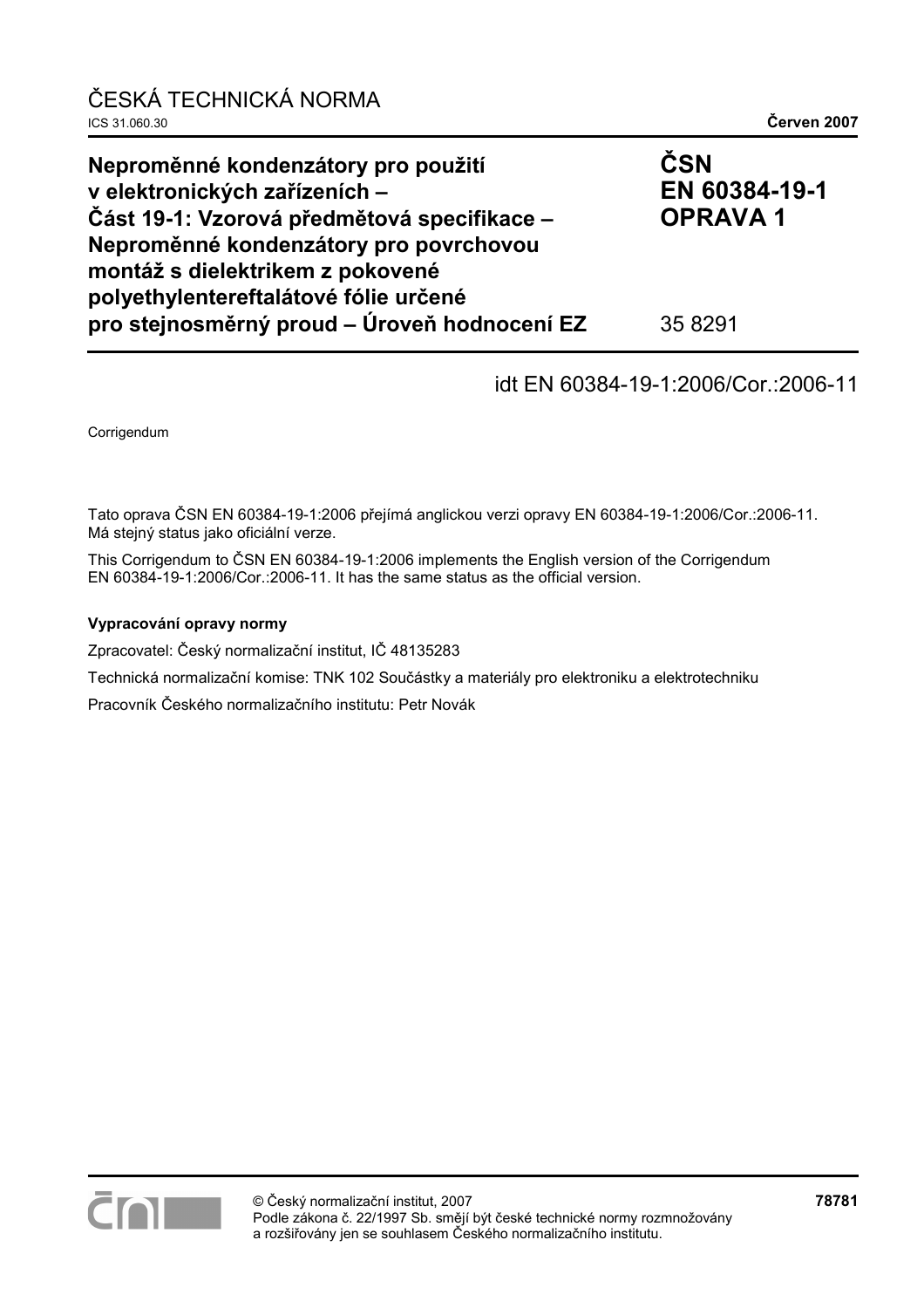

Corrigendum to EN 60384-19-1:2006

English version

\_\_\_\_\_\_\_\_\_\_\_

**Foreword** 

**Replace** the last paragraph by:

Annex ZA has been added by CENELEC.

**Add** Annex ZA (see overleaf):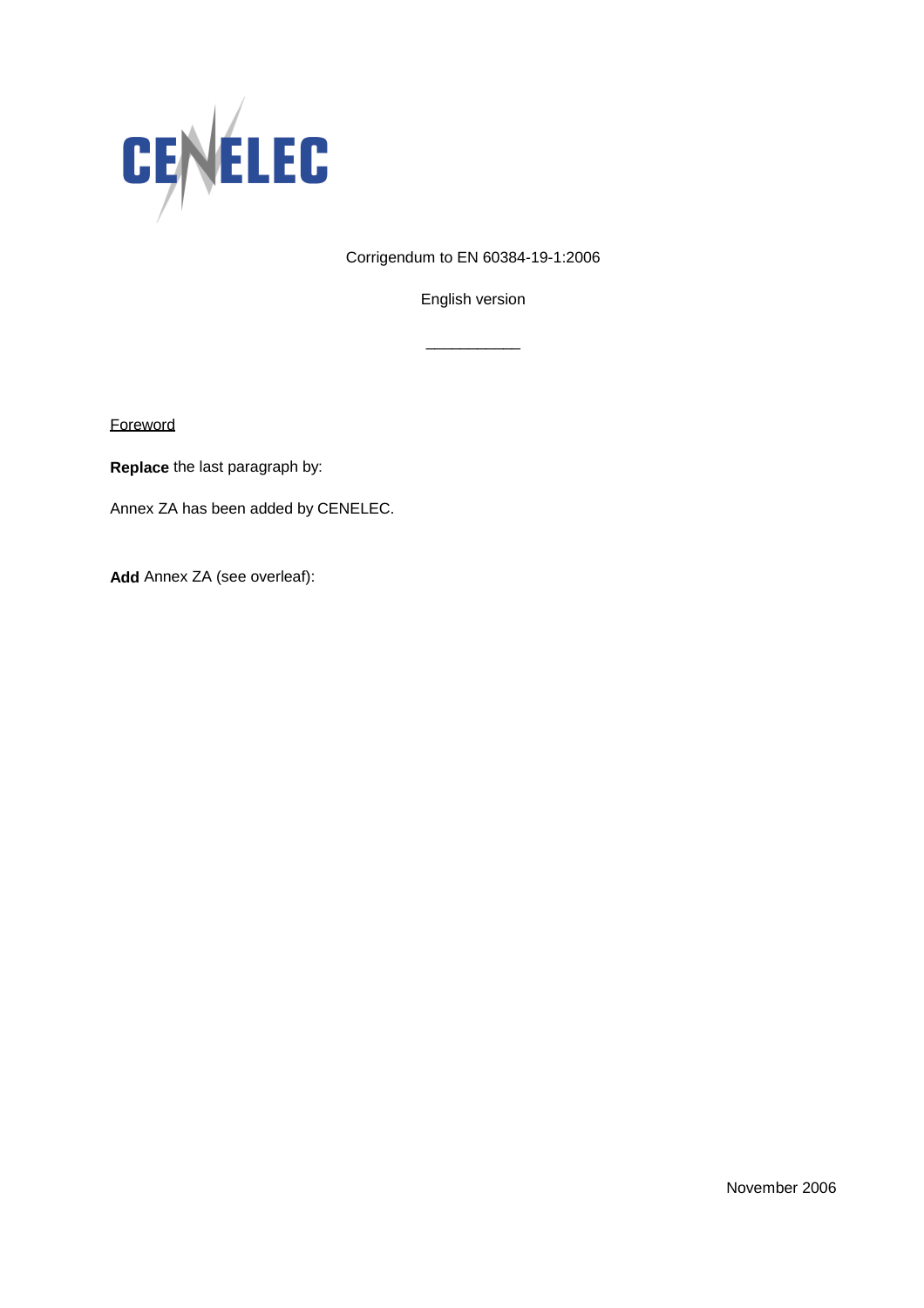# **Annex ZA**

## (normative)

## **Normative references to international publications with their corresponding European publications**

The following referenced documents are indispensable for the application of this document. For dated references, only the edition cited applies. For undated references, the latest edition of the referenced document (including any amendments) applies.

NOTE When an international publication has been modified by common modifications, indicated by (mod), the relevant EN/HD applies.

| Publication       | Year  | Title                                                                                                                                                                                   | EN/HD                         | Year               |
|-------------------|-------|-----------------------------------------------------------------------------------------------------------------------------------------------------------------------------------------|-------------------------------|--------------------|
| IEC 60384-1 (mod) | $-1)$ | Fixed capacitors for use in electronic<br>equipment - Part 1: Generic specification                                                                                                     | EN 60384-1<br>+ corr. October | $2001^{2}$<br>2001 |
| IEC 60384-19      | $-1)$ | Fixed capacitors for use in electronic<br>equipment - Part 19: Sectional specification:<br>Fixed metallized polyethylene-terephthalate<br>film dielectric surface mount d.c. capacitors | EN 60384-19                   | $2006^{2}$         |
| IEC 60410         | $-1)$ | Sampling plans and procedures for inspection -<br>by attributes                                                                                                                         |                               |                    |

\_\_\_\_\_\_\_\_\_\_\_

j

<sup>1)</sup> Undated reference.

<sup>2)</sup> Valid edition at date of issue.